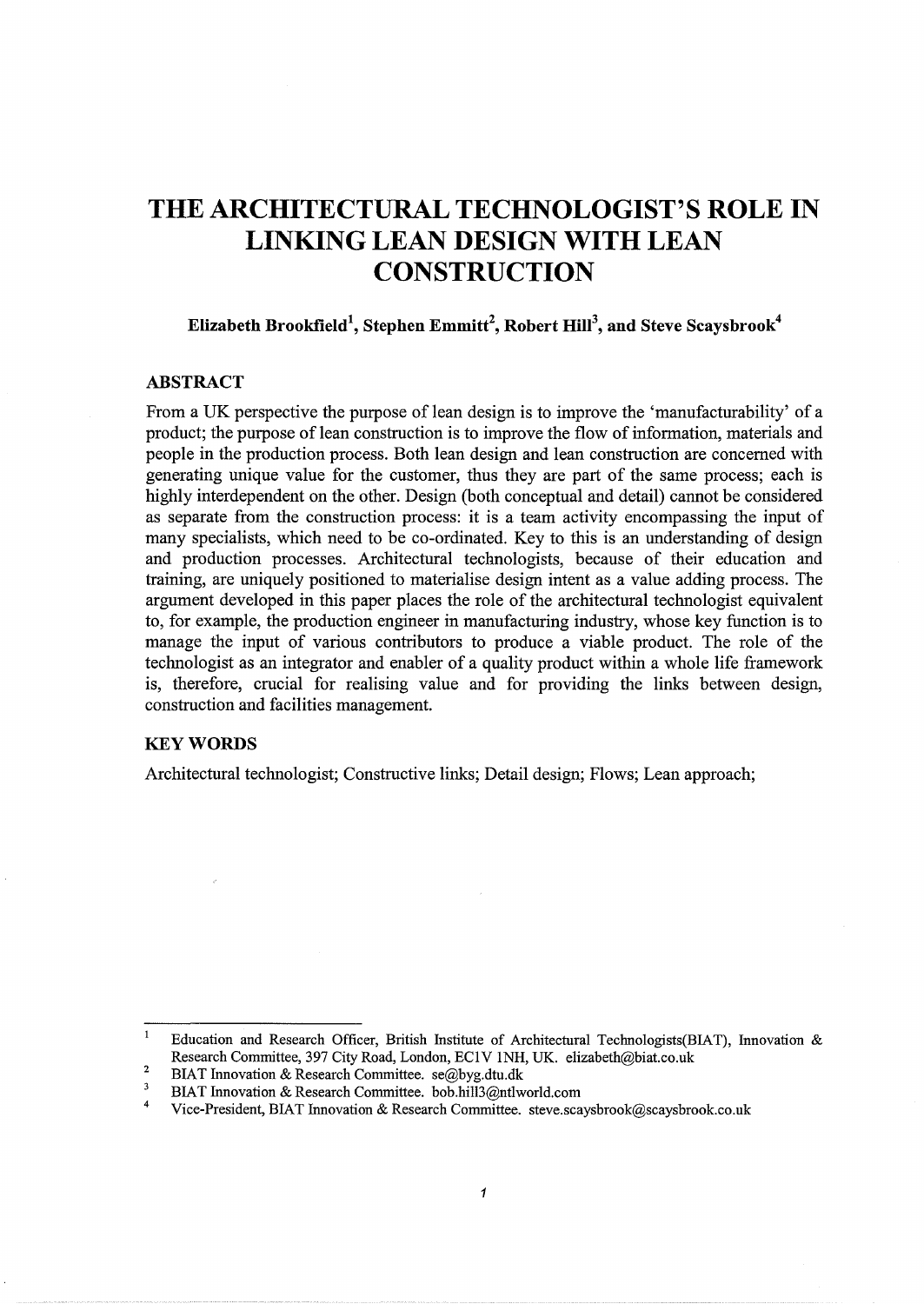#### **INTRODUCTION**

As a result of a desire by central government to greatly improve the quality of service, quality of product and value for money delivered by the construction industry, all parties to construction have been obliged to look at processes by which these goals can be achieved. In the UK, for the most part, the design and construction of buildings has traditionally been founded on an activity basis, with transactional contracts or assignments defining the objectives of the various participants. This has resulted in a fragmented approach to building procurement which, because of the separation of the activities that make up the process, has caused opportunities for costs and errors to multiply while at the same time also limiting the opportunities to eliminate waste.

Changes to procurement processes, construction materials, construction techniques and more extensive service installations have made the construction process more complex. This has resulted in a growing divergence in core skills between design and construction resulting in different education patterns and philosophies; which is in marked contrast to repeated calls for greater integration and collaboration. The trend over the past twenty years or so has seen architects move more toward design (abrogating responsibility for detailing and management to others) and contractors move more toward management (with aspects of assembly subcontracted to specialists). This has resulted in a widening gulfbetween design and production activities, with an urgent need for someone to bridge these culturally divergent worlds. In this paper we argue that it is the architectural technologist's role to bridge this knowledge gap and to function at the interface between design and construction; a role identified over twenty years ago by SAAT and termed the 'constructive link' (SAAT, 1984). It is the materialisation of the design at the detailing stage that affects the functionality, constructability, economic viability and quality of the constructed works. Materialisation is affected by upstream activities in the design phase and directly affects the efficiency of the downstream production activities.

# **LEAN DESIGN AND LEAN CONSTRUCTION**

Through such recent UK initiatives as the reports by Latham (1994), the Egan (1998, 2002) and the adoption by central government of the Private Finance Initiative (PFI), processes once predominantly seen in manufacturing industries are now becoming more common in the UK construction sector. Principal among these is the philosophy of lean manufacturing (Womack et al., 1991; Womack and Jones, 1996) and its application to design and construction processes (e.g. Alarcon, 1997). A growing number of contractors in the UK have implemented a variety of so called Lean Construction tools and methods and some are now being supported by the adoption of lean principles by consultant engineers and designers. There are, however, some differences in the growing body of literature about the meaning of the terms Lean Design and Lean Construction, with lean design being poorly defined at present. These are explained from a UK perspective: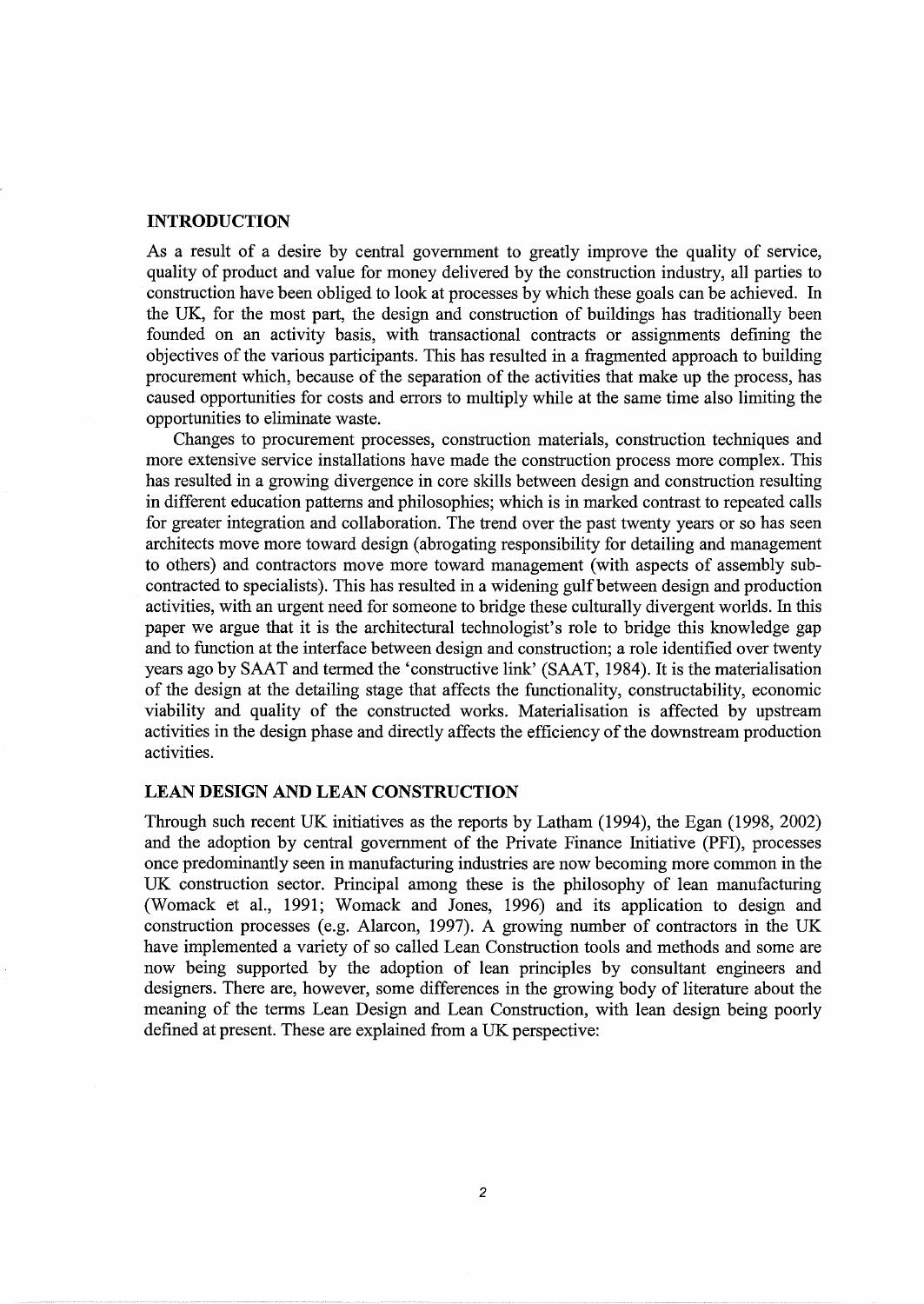#### LEAN DESIGN

The purpose of Lean Design is to improve the 'manufacturability' of a product through attention to information coordination and flows at the outset of the project, and the development of 'design for production' solutions to technological, functional and operational requirements. It is here in the upstream phases that value is added and subsequently embedded in the production information. Fundamental to the lean design approach is the design of appropriate communication structures before any design work commences. As a management process, it may have the following characteristics:

- Understanding the value streams by which value is delivered
- Identifying value from the customer's point of view
- Achieving synchronous flow within work processes as waste is removed
- Achieving pull so that no information is delivered until it is needed
- Perfection recognizing that improvement needs to be constantly pursued.

As a technological process, Lean Design may have the following characteristics:

- modularity
- platform derivative design
- ease of assembly
- rationalisation of components
- reduction of component part counts
- reduction of manufacturing times
- built-in quality and reliability
- reduced complexity
- reduction in the number of production operations.

#### LEAN CONSTRUCTION

The purpose of Lean Construction is to improve the flow of information and materials in the production process, eliminating waste in order to produce unique value for the customer. It has the following characteristics:

- the project is structured and managed as a value generating process
- downstream stakeholders are involved in front end planning and design through cross functional teams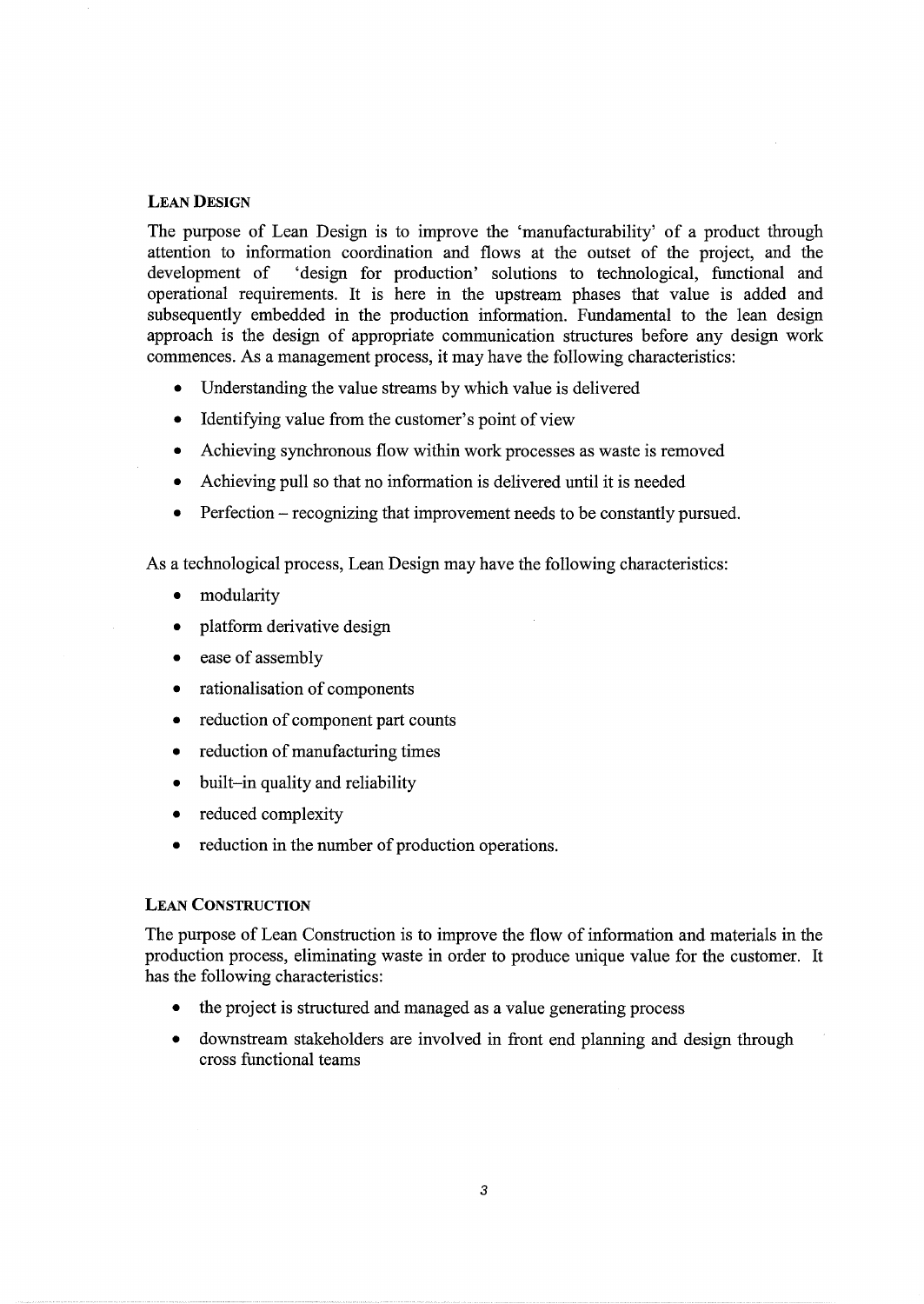- project control has the job of execution as opposed to reliance on after-the-fact variance detection
- optimisation efforts are focused on making work flow reliable as opposed to improving productivity
- pull techniques are used to govern the flow of materials and information through networks of co-operating specialists
- capacity and inventory buffers are used to absorb variability
- feedback loops are incorporated at every level, dedicated to rapid system adjustment; i.e., learning.

#### PART OF THE SAME PROCESS

Lean Design and Lean Construction are part of the same process; each is highly interdependent on the other. Design (both conceptual and detail) cannot be considered as separate activities from the construction process: it is a team activity encompassing the input of many specialists, which need to be co-ordinated effectively if client values are to be transformed into a high quality, functional and serviceable building. Key to this is a thorough understanding of design and production processes and recognition of the importance of architectural detailing. Architectural technologists, because of their education and training, are uniquely positioned to materialise design intent as a value adding process. Positioned between conceptual design and production the architectural technologist forms a creative and constructive link in the value chain (Emmitt, 2002). The argument developed in this paper places the role of the architectural technologist equivalent to, for example, the production engineer in manufacturing industry, whose key function is to manage the input of various contributors to produce a viable product.

#### LEAN DESIGN AND CONSTRUCTION AS A PRODUCTION PROCESS

According to Koskela (1998), the main principles of lean production include the following:

- An increase in the efficiency of value-added activities as a result of improvement in production technology and production skills
- A reduction in the share of non-added value activities, leading to simplification, reduction of variability and increased flexibility
- Achievement of product specifications, thus improving customer value
- A comprehensive and integrated approach to improvement; action orientated to implement lean production principles in design, control and production.

In the UK there has been, and continues to be, considerable political pressure and associated efforts within the sector to move construction away from short-term transactional-orientated construction processes towards processes which can lead to (among other things) the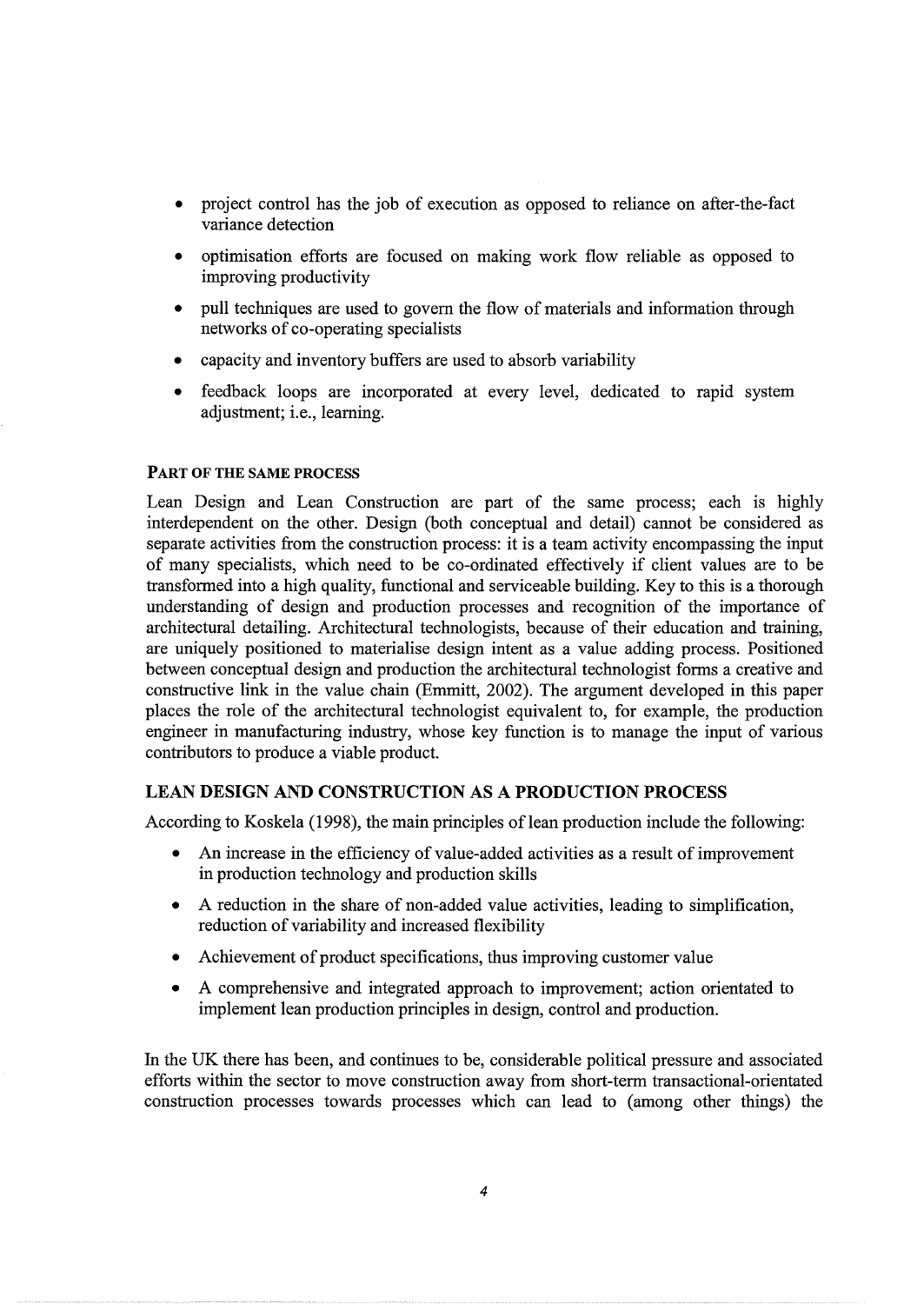implementation of lean production principles. This is being achieved through better coordination of the constituent parts of the construction process  $-$  for example, briefing, architectural design, structural design, services design, specialist sub-contractors and main contractors - as an integrated approach.

Corbett et al (1993) notes the most important aspect of the product design development process is concurrent design of the production process. In other words, an integrated design and production process is developed that aims to remove waste, increase quality, achieve cost certainty and predict future performance. This system contrasts to the traditional construction process that is based on serial design development, where the design phase tends to reach its end before the production solution is considered. Opportunities to capture the expertise of the construction team and develop cost-effective and innovative solutions are lost because design review becomes more complex and costly and resistance to change becomes greater as time passes (see Figure 1). Research has shown that 80% of construction costs are fixed in the first 20% of the design process; therefore, it is critical that this phase of the value process is thoroughly resolved before work proceeds, thus helping to reduce uncertainty and waste further downstream as the abstract is transformed into the tangible.



Figure 1. Implications of cost-versus time (Hayles & Simister, 2000)

Melhado (1994) defines building design as "an activity or service that is an integral part of the building construction process, dealing with development, organisation, documentation and transmission of information on the specified physical and technological characteristics that must be considered in the construction phase of a particular project." The design process "must be interpreted not only as an architectural or engineering problem, since it is a multifunctional work that involves from marketing and costs analysis to technological choices and production process specifications" (Melhado, 1995).

Study of the design/construction interface has shown that it is generally in the execution phase that defects inherent in the design process become apparent. Alarcon and Madones (1998) note that the principal problems arise in: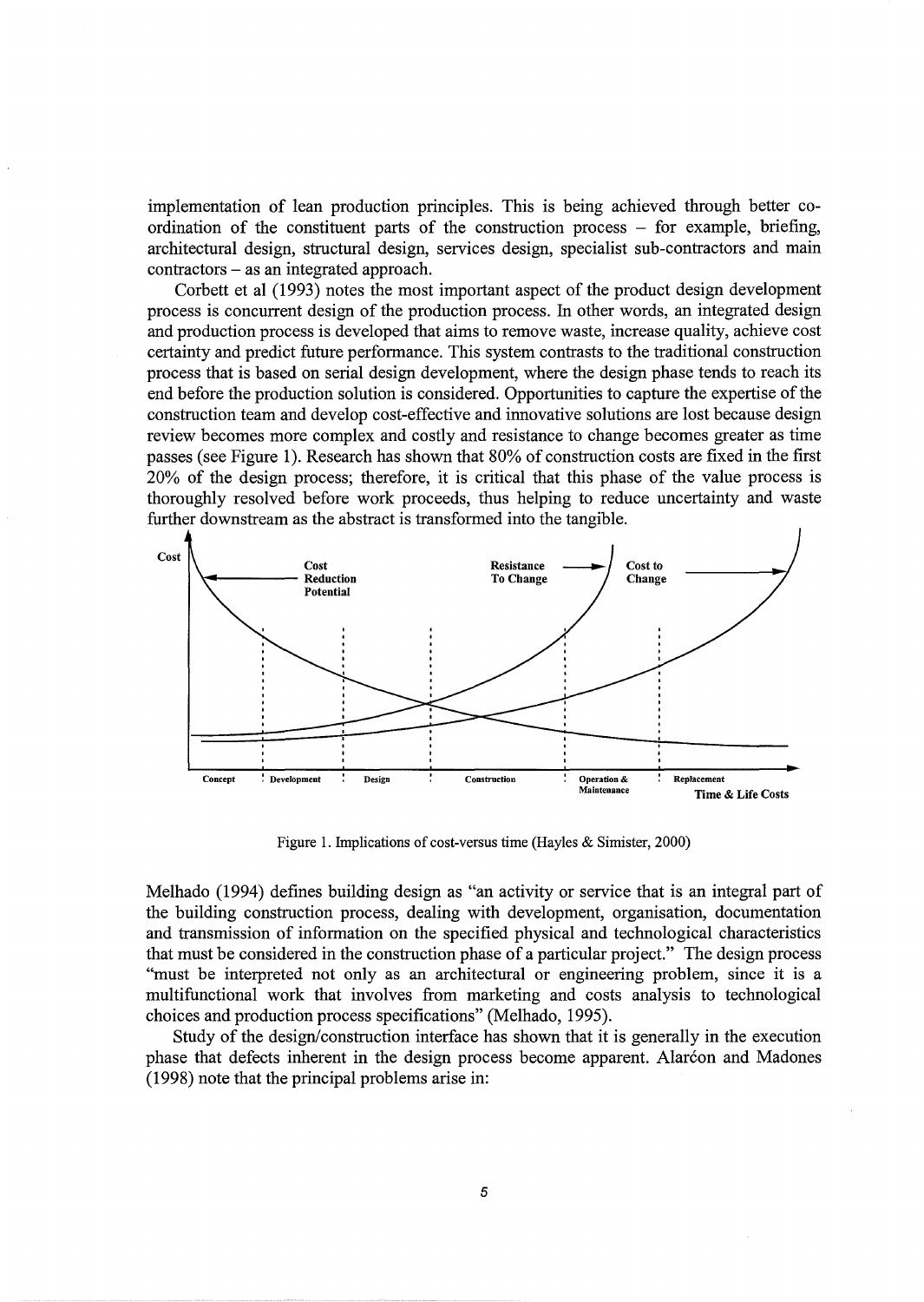- poor design quality
- lack of design standards
- lack of constructability.

Symptomatic of these problems was both a lack of appropriate information and incorrect or incomplete information. The root of this problem was founded in the continuous change and modification of the design, coupled with poor communication and co-ordination of activities between the team members. Analysis of information collected in Alarcon and Madones's study showed that the design process was chaotic and did not allow the construction professionals a complete exposure to the completed design. This prevented the necessary interaction among the various specialities that are part of the process.

A new design management methodology is required to address these difficulties. Melhado (1998) suggests that such a methodology might have the following characteristics:

- The design and the construction process must be equally considered at the very early stages of the design process (an opportunity for significant value-adding)
- Systematic post-occupancy evaluation must be implemented as part of a feedback information system aimed at designers to prevent some possible repetition of technological specification and detailing errors
- Building design, as a multi-disciplinary activity, needs a multi-disciplinary team of several specialised designers and consultants working together from the very early stages of the design process
- Design co-ordination needs to have pre-established parameters and criteria in order to orient, analyse and criticise design solutions properly
- Design management involves not only design review procedures, which are related to the real estate developing and construction companies, but also a wellsupervised quality control procedure within the contracted design firm
- Supply, work, training technological development, design and construction processes must be oriented by the same statements of an organisational programme that a company is developing.

The above methodology requires an integrated approach to design management such that the expertise of all stakeholders is captured early in the design process. Hill (2000) notes that that an integrated construction process has the objectives of effective cost management and improved functionality leading to better value construction projects. Alarcon and Madones (1998) suggest that design process can be improved by adopting the following four different actions: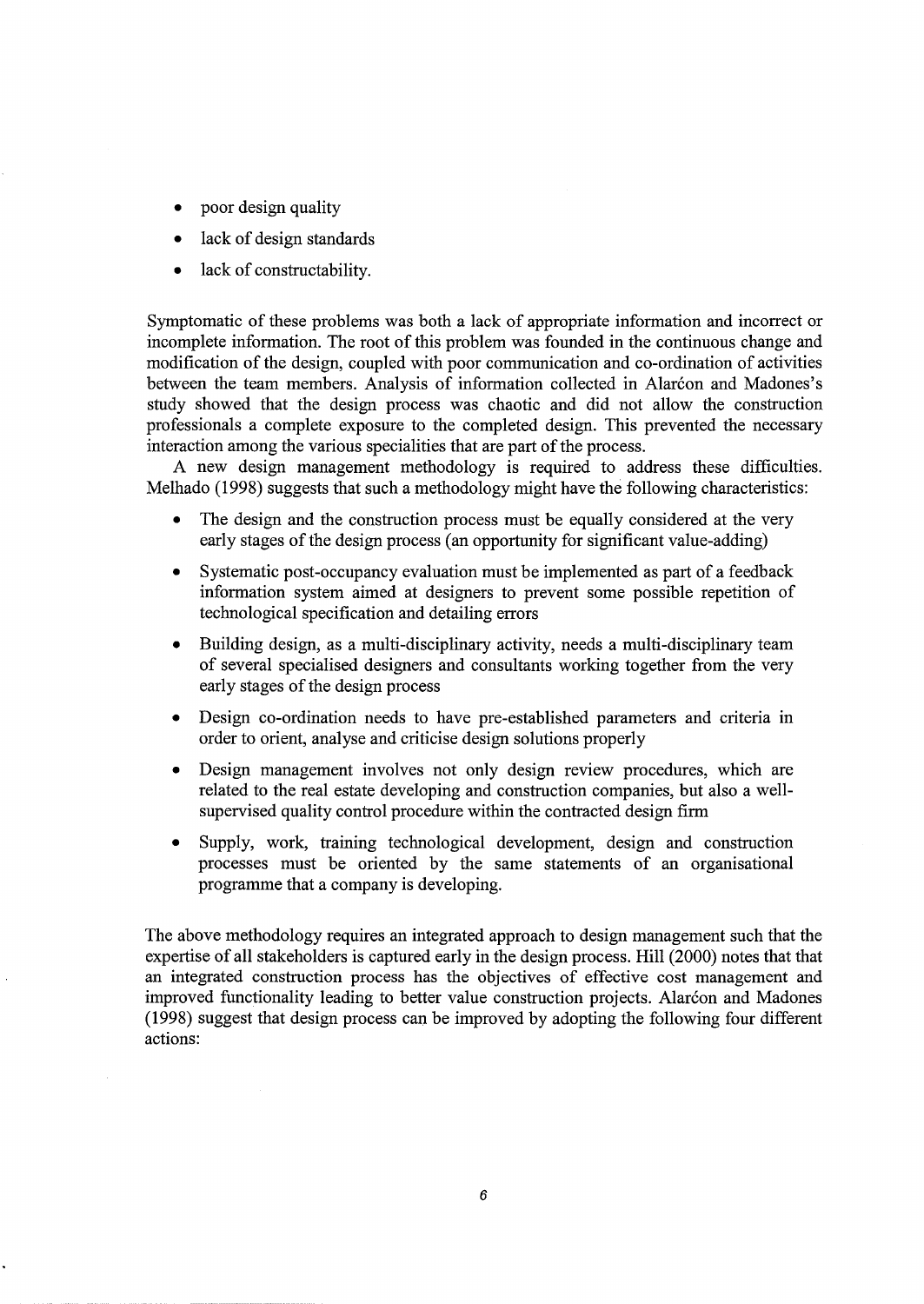- **Supervision** of the design process. A construction company must participate in the design process, in order to avoid the problems related to lack of construction knowledge of the designers, providing its experience in design solutions
- **Co-ordination** of the different specialities through a logical sequence of information transfer, avoiding incorrect assumptions, and giving a priority level for changes in order to avoid lack of co-ordination and to improve the design compatibility
- **Standardisation** of design information, to avoid omissions, errors and continuous changes, which affect the normal development of projects
- **Control** of the flow of information, verifying that the requirements of previous processes are fulfilled in order to avoid design defects arriving on the construction site.

Achieving the desired outcome of these actions can be realised by adopting a concurrent engineering approach to design management, such as that proposed by Melhado (1998) as illustrated in Figure 2 below.

Central to the concept of 'design for production' is the introduction of a new type of design consultant who deals with the development and detailing from a 'design for production' perspective. This process is focussed on the 'concurrent design' of the parts of the building that are critical, such as, formwork, partition walls, floor detailing, external cladding, waterproofing etc. The role of the consultant needs to be filled by a person or organisation whose experience is cross-functional, that is, while not necessarily being an expert in each of the individual fields, has a knowledge and understanding of the implications and necessity of design and production decisions. This position would, with some additional training and specialisation (perhaps through postgraduate education and training programmes), suit the Architectural Technologist (and Architectural Engineer) perfectly schooled as s/he is in the art of bridging the gulf between the culturally differing worlds of the conceptual and the practical and having:

- Knowledge and understanding of the design process and appreciation of the value of design; contractual issues and professional obligations
- The ability to translate design intent into construction, maximising efficiency and satisfaction (the ability to materialise)
- Knowledge of the physical and performance factors of building materials and associated technologies
- The ability to work fluently within a multi-disciplinary design team.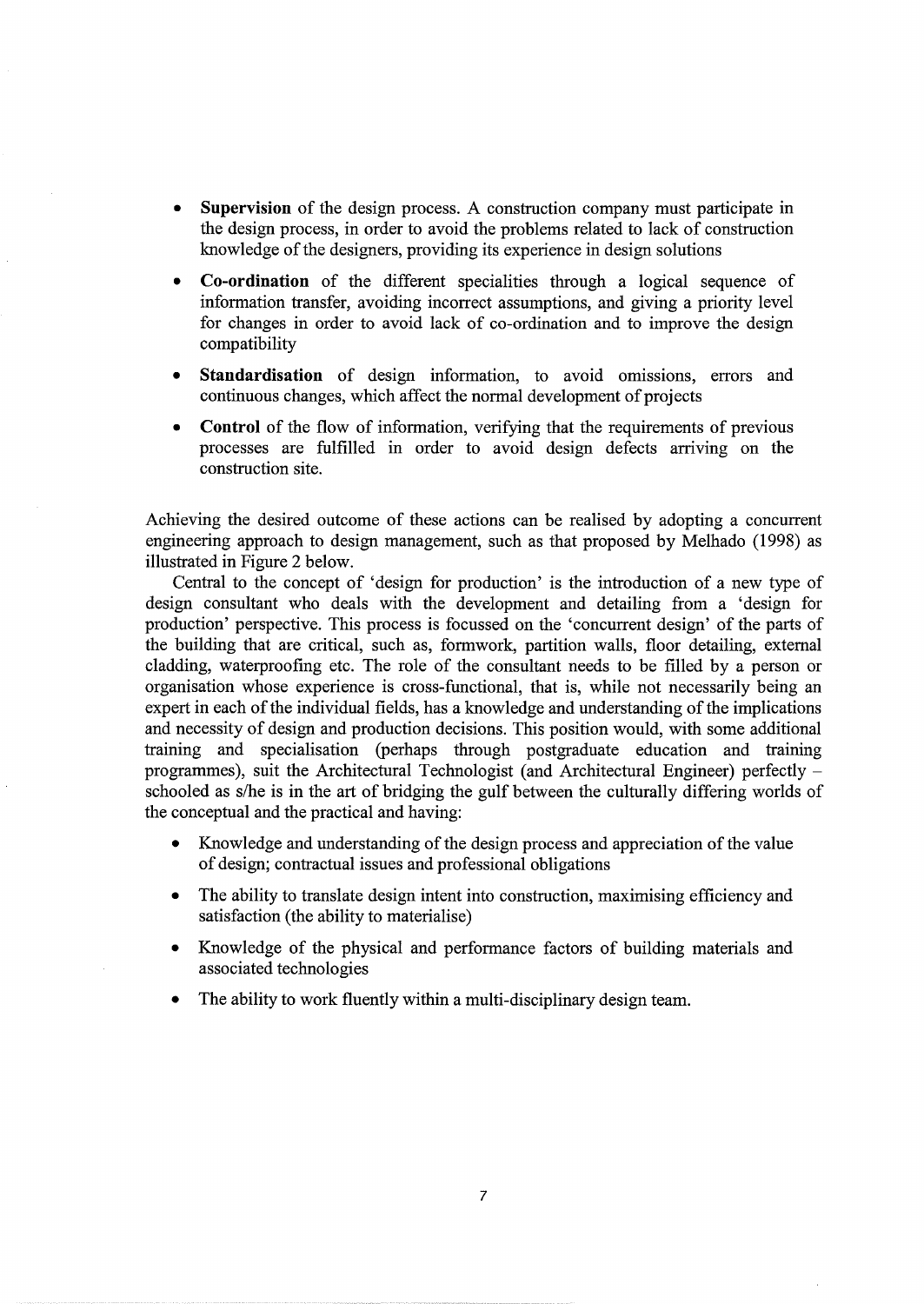

Figure 2: Proposal for a multi-functional 'design for production' team (Melhado 1994)

The consultant is effectively acting as an enabler and facilitator to ensure that the goals of the project brief are achieved as innovatively and cost-effectively as possible, i.e. they are operating as a constructive link between design and production. The job is one of adviser, inquisitor, tactician, adjudicator and diplomat and individuals working within this role should, as a minimum requirement, possess some of the following characteristics while maintaining professional integrity and impartiality at all times. He or she should be:

- Calm, self-confident and controlled
- Individualistic, serious minded and unorthodox (intuitive and deductive)
- Enthusiastic, curious, communicative
- Socially orientated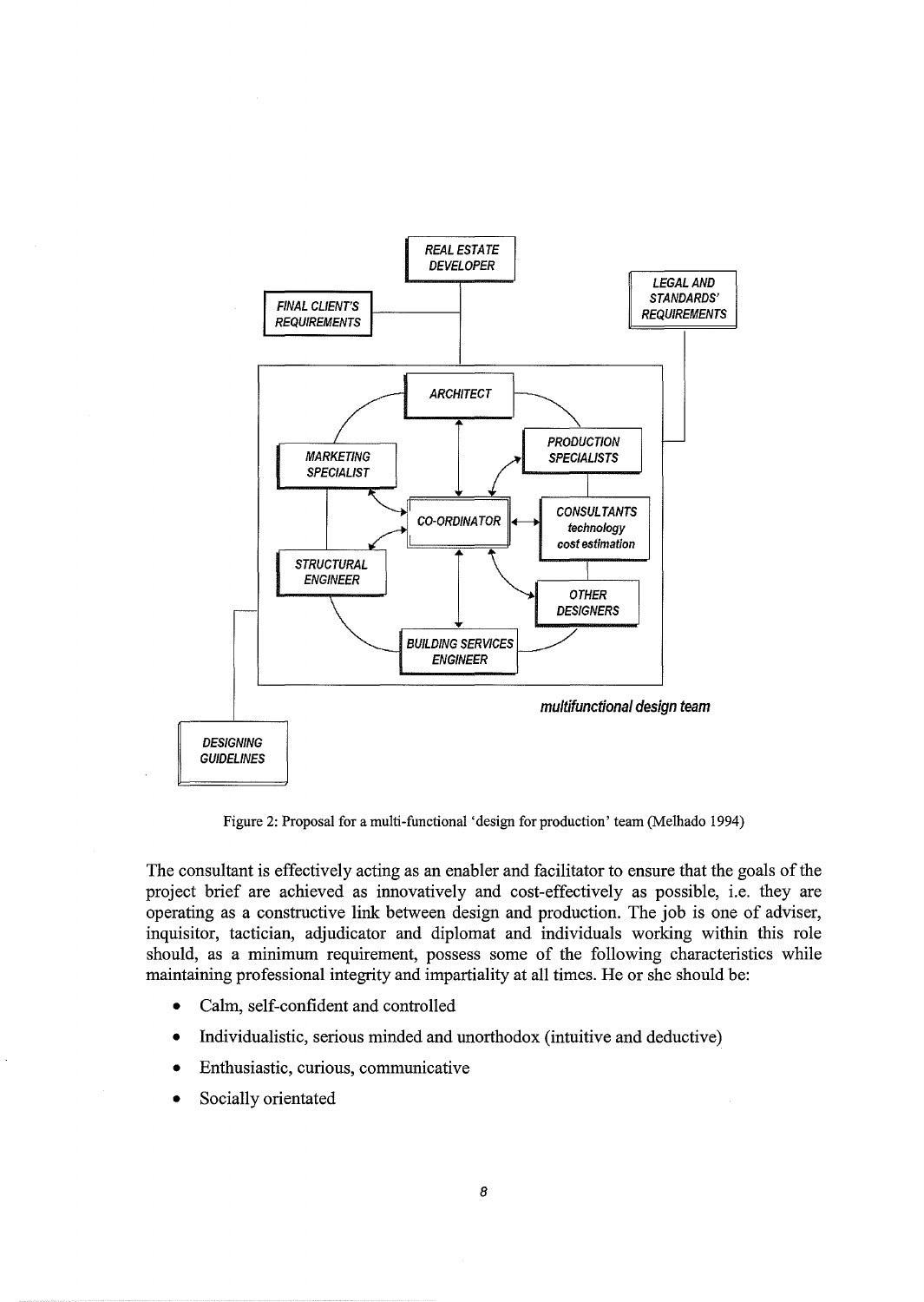Sober and prudent.

#### THE ARCHITECTURAL TECHNOLOGIST IN A 'LEAN' ENVIRONMENT

Emmitt (2003) has looked at the education of architectural technologists and has argued that focusing on the principles of architectural detailing can help students to develop the necessary skills to be able to approach detailing from first principles, grounded in environmental ideals and a lean philosophy (see also Emmitt et al, 2004). The same author has also argued that the technologist is a 'timely innovation' given the changes occurring within construction (Emmitt, 2001). Some background to the growth of the discipline and the education of technologists helps to illustrate the potential.

# THE GROWTH OF THE AT DISCIPLINE

The Society of Architectural and Associated Technicians (SAAT) was formed in response to an identified requirement for a body representing the interests of technicians within the construction industry, primarily architectural technicians working in support of architects (RIBA 1962). A SAAT report in 1984 (SAAT, 1984) identified the architectural technician as the role within the construction industry most likely to solve the industry's problems of the day, including:

- A demand for higher standards and therefore increased productivity
- The need for industry to absorb and adapt to the increasing rate of change of technology
- Economic instability forcing defensive and inefficient techniques on buildings
- Increased participation by society in decisions made on its behalf.

The SAAT report (SAAT, 1984) evidenced the need for a professional to take charge of the technology of the design and construction process in order to apply scientific and other systematic knowledge to the solution of practical problems such as those outlined above.

In 1994 SAAT changed to British Institute of Architectural Technologists; all members being referred to as architectural technologists in recognition of the progress made by its members in establishing the new professional discipline of architectural technology and maintaining proper standards of competence. Honours degrees in Architectural Technology began emerging in recognition of the requirement for the high level of knowledge skills required to fulfil such a complex role. To date 26 such degree courses have been accredited by BlAT, underpinned by the Quality Assurance Agency (QAA) Subject Benchmark Statement for Architectural Technology in 2000.

In 2002 BlAT introduced Technician membership, bringing some of the aims and ethos' of the original Society full circle. Introduction was in recognition of the requirement to acknowledge and differentiate between the high level skills of the technologist and those of a technician. BIAT has therefore positioned itself as the provider and protector of technical excellence in design and construction and its membership as professionals recognised as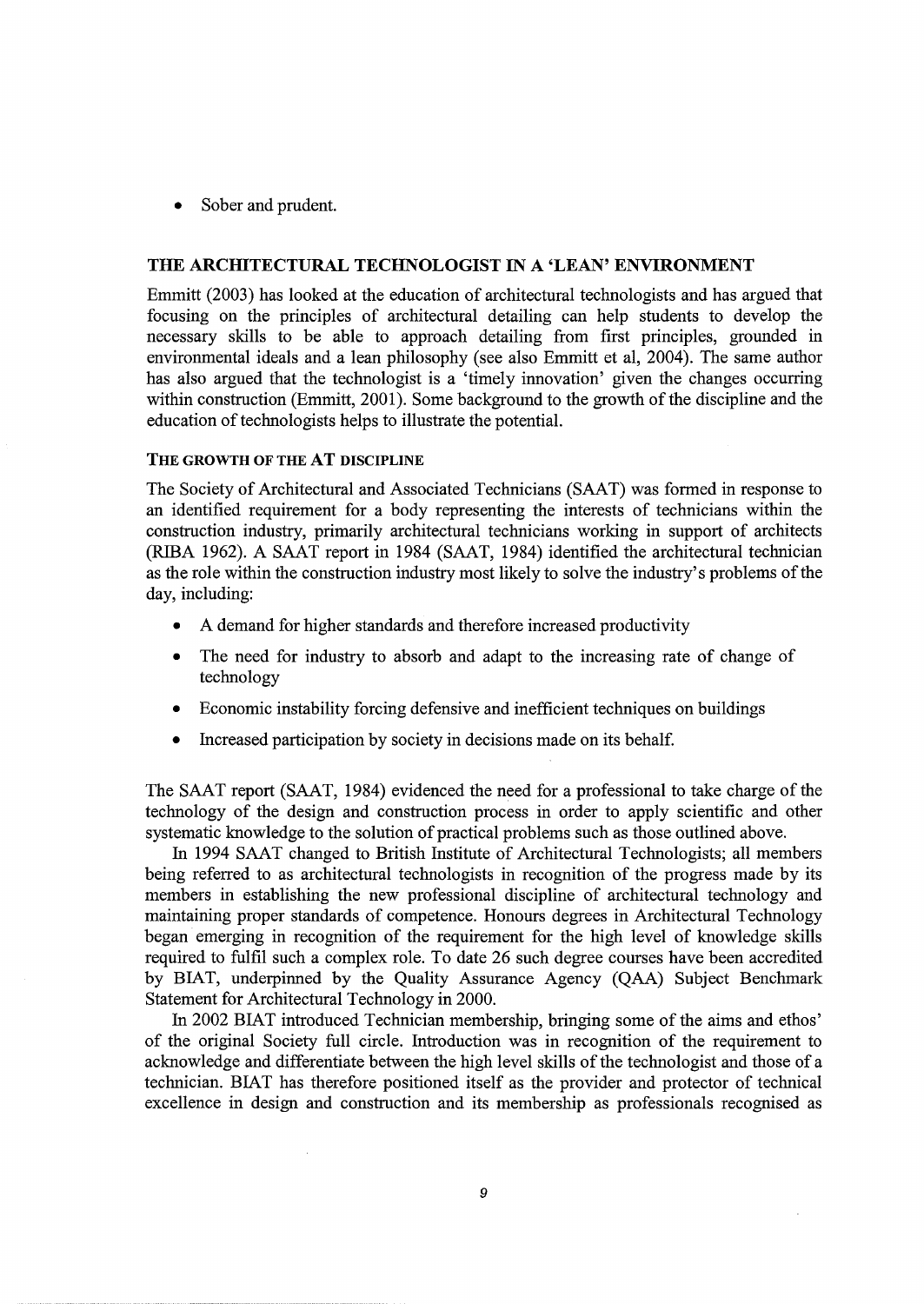being able to supply technical design solutions. The problems within the construction industry are still apparent and, as argued in this paper, the architectural technologist is best placed to deliver solutions in terms of lean design and construction working, on integrated projects as part of an integrated team. As a relatively new role in construction the architectural technologists are well placed to adopt management innovations such as lean thinking and apply such approaches to the benefit of all actors.

#### EDUCATION AND COMPETENCE OF AN ARCHITECTURAL TECHNOLOGIST

Initial education is normally an Honours degree in Architectural Technology followed by industrial experience and a professional interview. The undergraduate programmes are built around the following areas:

# **Developing the architectural project**

- **1.** Identify, assess and challenge client requirements and user factors
- 2. Select and evaluate survey requirements, technical information and development factors
- 3. Select and agree procurement procedures, forms of contract and design team
- 4. Assess and advise on regulatory control and consent requirements and legal constraints

## **Architectural design management**

- 5. Develop briefs and design programmes and test design solutions
- 6. Justify and advise on the selection of project designs
- 7. Recommend and advise on the selection of detailed project designs
- 8. Integrate, control and evaluate design documentation
- 9. Specify and define technical and performance requirements

#### **Contract management**

- 10. Procure and evaluate estimates, bids and tenders and agree contracts
- 11. Control contract quality, progress and costs

#### **Post construction**

12. Evaluate feedback, recommend improvements and specify maintenance information and guidance

#### **Professional practice**

- 13. Manage and contribute to meetings
- 14. Enhance working relationships and operate in a professional manner
- 15. Undertake structured personal development

Successful completion of these elements confers Full Membership and the MBIAT designation. BlAT's requirements are linked to its competence standards for Full Membership. Competence is maintained through an obligatory requirement to undertake a minimum of 35 hours continuing professional development (CPD) per year, as laid down in BlAT's Code of Conduct.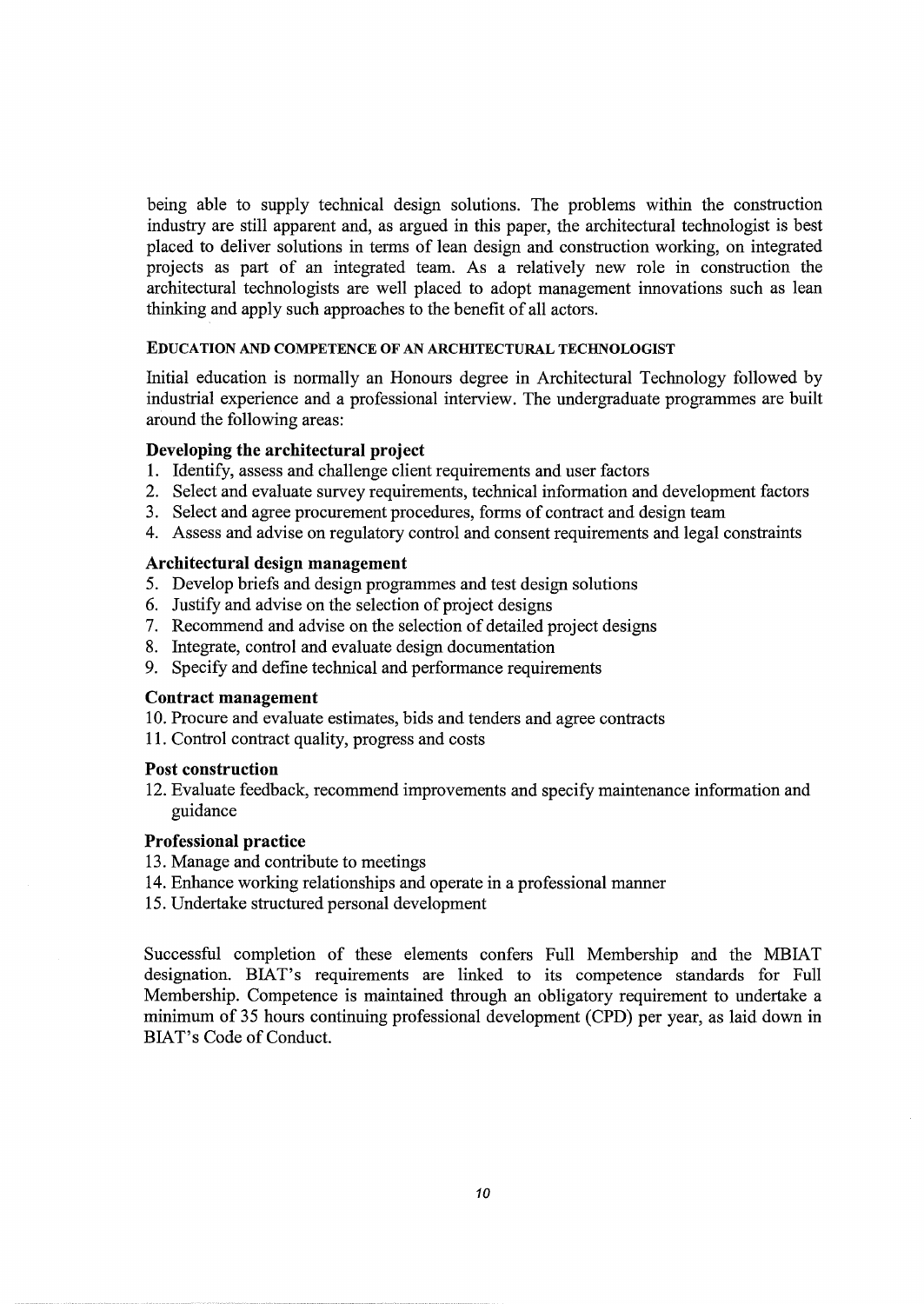#### KEY CHARACTERISTICS OF THE ROLE IN RELATION TO 'LEAN'

BlAT define an architectural technologist as: 'The Architectural Technologist will be able to analyse, synthesise and evaluate design factors in order to produce design solutions which will satisfy performance, production and procurement criteria. This will be achieved through the design, selection and specification of material, components and assembly and the management, coordination, communication, presentation and monitoring of solutions which perform to the agreed brief and standards in terms of time, cost and quality.' Key characteristics of this integrating role could be:

- Defining the content of the main design activities, through the discussion and agreement of value parameters and associated performance requirements grounded in a lean paradigm
- Discussion and agreement by all parties to the main outputs required for each activity to achieve lean design and construction
- Implementing the underlying frameworks and tools necessary for supporting such activities (e.g., JIT/TQM)
- Understanding the processes necessary to meet the needs of lean construction (with design having priority over processes and operations as it fundamentally influences both)
- Recognising and managing the conflicts and mutual inter-dependency between design as a creative process and design as a management process
- Analysis and implementation of technical solutions to meet the project parameters using a lean approach to detailing the design
- Having an understanding of the effects of choices in design, materials, components and assemblies on capital, constructability, operational and maintenance costs; i.e., an appreciation of 'whole life performance', thus helping to link design, construction and facilities/asset management.

#### BlAT'S ROLE

BlAT's primary role as an organisation is as protector and promoter of technical, educational and professional standards within architectural technology. Within this role BIAT endeavours to instil a culture of innovation in its membership in order to enable delivery of innovative solutions. While innovation traditionally refers to products, BIAT realises the critical nature of process innovation and that the two elements in combination are required to facilitate lean design and integrated construction, placing architectural technologists at the heart of the integrated team.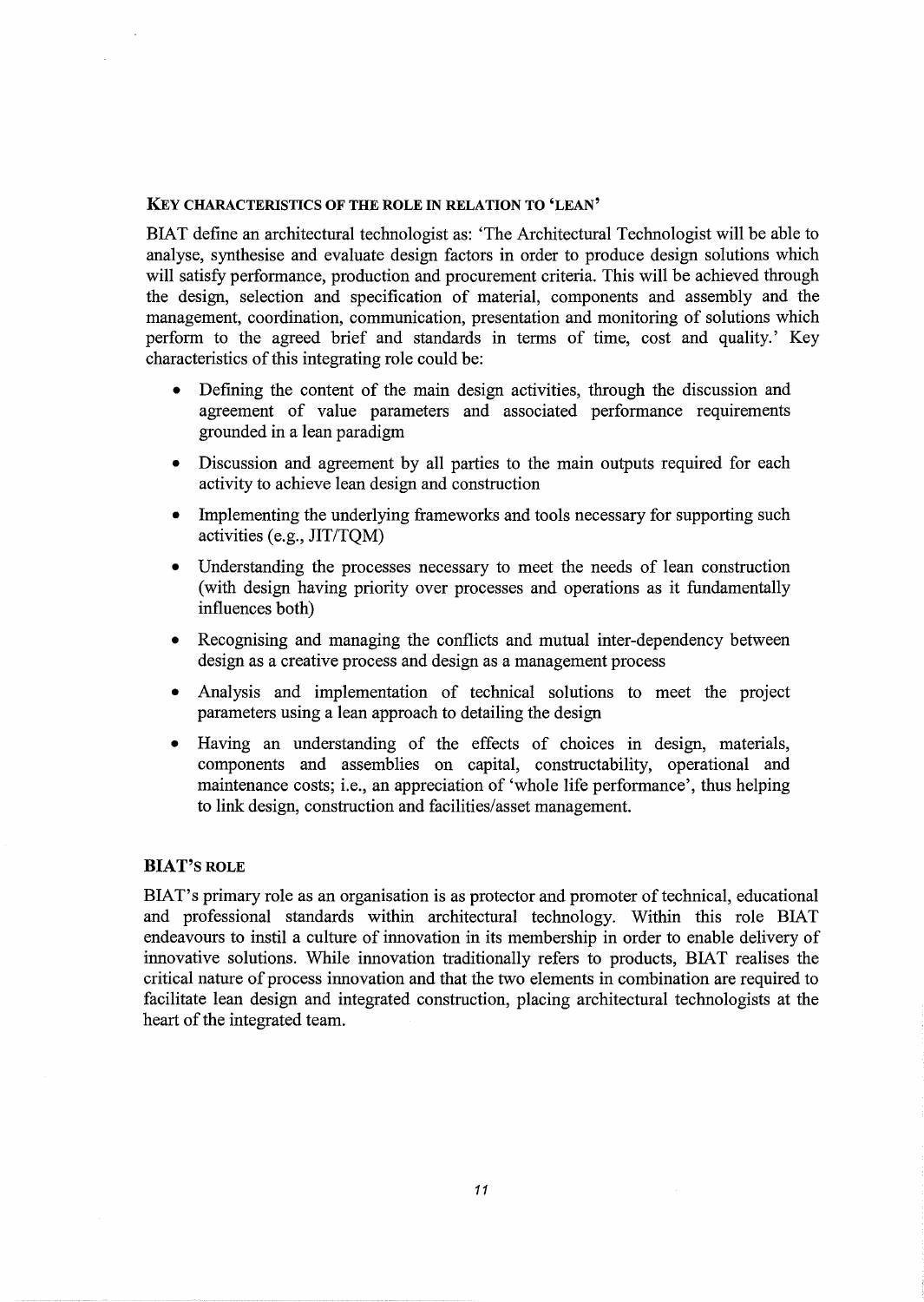# **CONCLUDING THOUGHTS**

The role of the technologist as an integrator and enabler of a quality product within a whole life framework is crucial for realising value and for providing the links between design, construction and facilities management. This has been demonstrated by the development of the discipline alongside arguments put forward by, for example Melhado for a design professional at the heart of an integrated team. As a creative and constructive member of the value chain the architectural technologist, at least in the UK, may be central to the realisation of the lean philosophy through the act of creative detailing and professional management of the design/production interface. BIAT has a role in both promoting the lean philosophy and helping to create greater cooperation/collaboration between the designers (RIBA) and the constructors (CIOB).

The architectural technology profession is maturing and there appears to be a need for additional guidance/literature and more research into the impact of the technologist in a leaner and greener construction sector. For example, what is the extent of lean thinking within the construction 'team'?, what are the opportunities and barriers to the uptake of lean thinking? How does the lean approach manifest in the architectural detail? And how does this colour the serviceability and maintenance of the constructed works over a long timeframe? These questions are fundamental to the lean debate and BIAT has recently commissioned research into **(1)** the teaching of design skills within undergraduate degree programmes in Architectural Technology and (2) the development of an integrated team philosophy within the undergraduate teaching programmes. Both research programmes will be investigating how innovative thought is encouraged and harnessed and form part of a BlAT initiative to encourage and stimulate research under the umbrella of architectural technology. The application of lean principles in education and their transfer to practice will be one of many factors tackled in the research.

#### **REFERENCES**

Alarcon, L.F. (Ed.), (1997) *Lean Construction,* A.A. Balkema Publishers, The Netherlands.

- Alarcon, L.F., & Mardones, D.A. (1998), *Improving the design-construction interface*, Proceedings IGLC Guaruja, Brazil
- Corbett *et al* (1993) *Design for manufacture; strategies, principles and techniques.*  Massachusetts, Addison Wesley
- Egan, J. (1998) *Rethinking Construction: The Report of the Construction Task Force,* DETR, London.

Egan, J. (2002) *Rethinking Construction: Accelerating Change.* Strategic Forum for Construction, London

Emmitt, S. (2001) 'The Architectural Technologist: a timely innovation, in Anumba, C.J., Egbu, C. & Thorpe, A. (Eds.) *Perspectives on Innovation in Architecture, Engineering and construction,* CICE, Loughborough, pp. 601-611.

Emmitt, S. (2002) *Architectural Technology,* Blackwell Science, Oxford